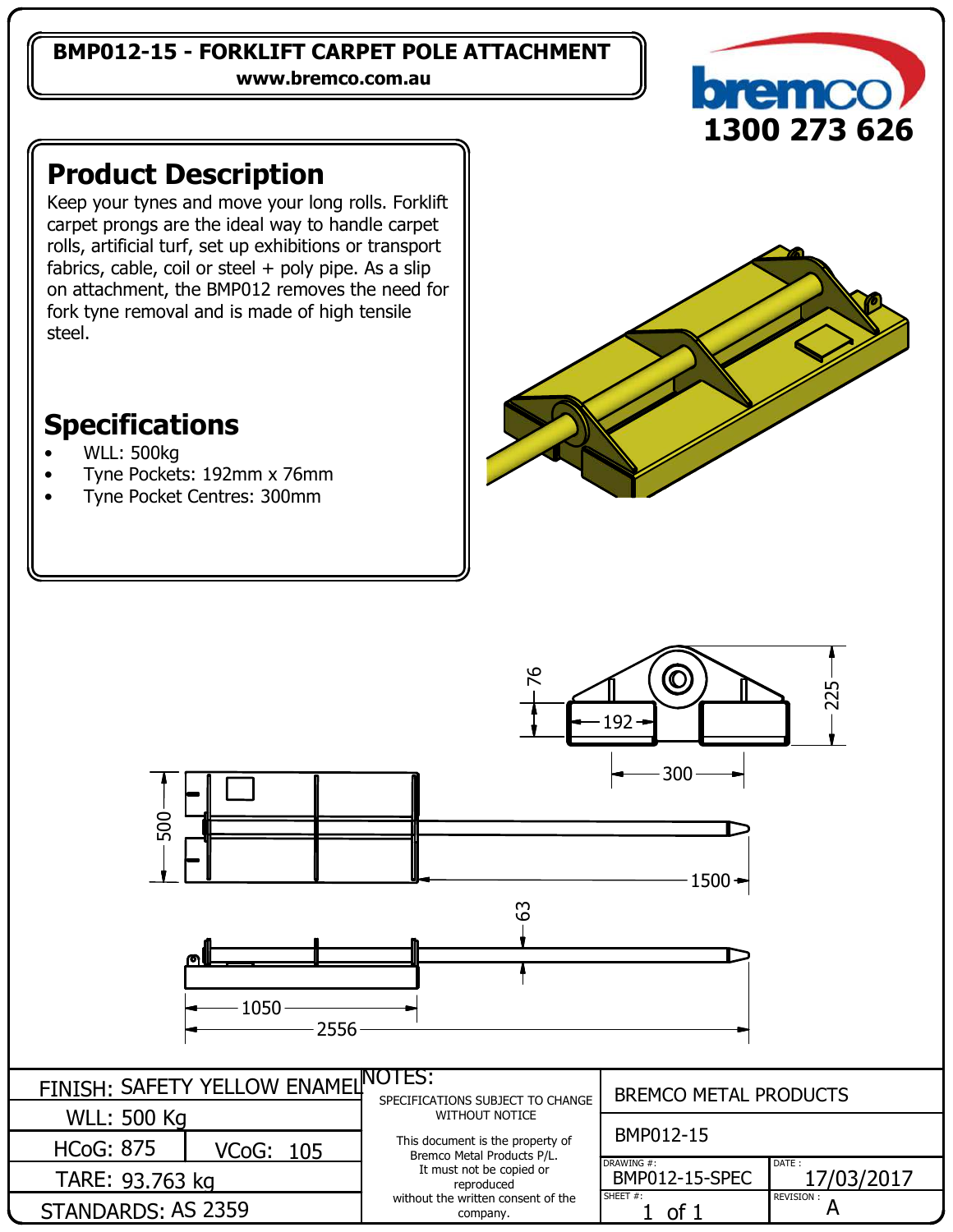### **BMP012-24 - FORKLIFT CARPET POLE ATTACHMENT**

**www.bremco.com.au**



## **Product Description**

Keep your tynes and move your long rolls. Forklift carpet prongs are the ideal way to handle carpet rolls, artificial turf, set up exhibitions or transport fabrics, cable, coil or steel  $+$  poly pipe. As a slip on attachment, the BMP012 removes the need for fork tyne removal and is made of high tensile steel.

## **Specifications**

- WLL: 500kg
- Tyne Pockets: 192mm x 76mm
- Tyne Pocket Centres: 300mm